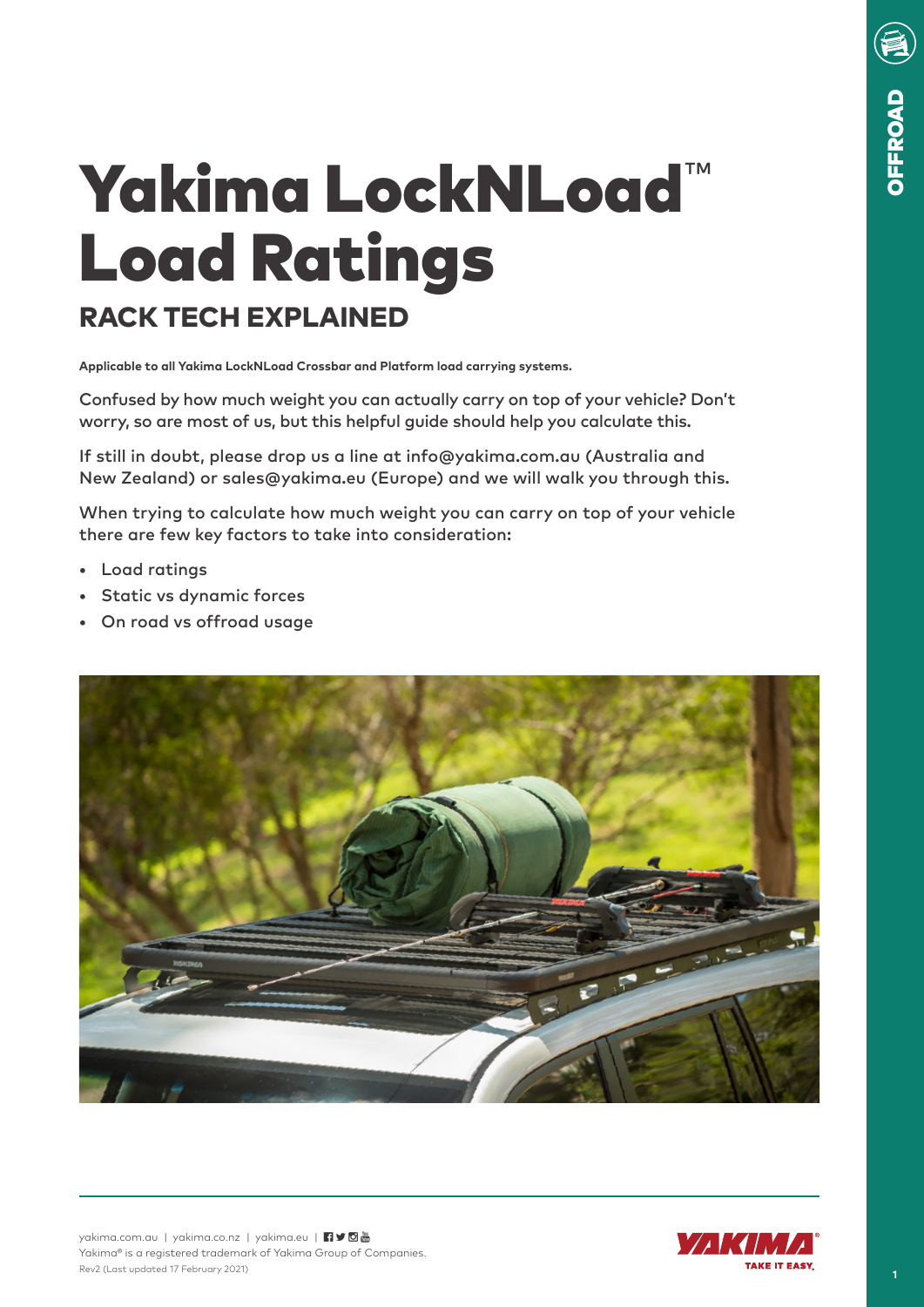## Calculating Load Ratings

To calculate the load rating of your vehicle's roof, you first need to understand that this needs to be derived from the ratings of various components.

A typical Yakima LockNLoad roof carrying scenario consists of:

- A vehicle roof (obvious, right?)
- A crossbar solution, typically consisting of crossbars, legs and a vehicle specific kit.

Or,

- A platform solution, typically consisting of a platform, then either legs and vehicle specific kit or RuggedLine mounting system.
- Possibly a further carrying accessory like a roof box, kayak holder, etc.

Each of the items listed above has an independent maximum load rating. The maximum amount you can carry on top of your vehicle is the lowest maximum value of any of these elements.

For example, if your vehicle roof has a manufacturer's maximum load rating of 80 kg, your mounting solution and crossbar or platform is rated to 100 kg, and your roof box says it can carry 90 kg, the maximum you can carry is 80 kg. Just think of this as the weakest link in the chain concept.



If the lowest number identified relates to the vehicle roof, remember that the load rating includes the crossbar or platform system weight. So, if your crossbar solution weighs 10 kg, the maximum you can carry on the crossbars is 70 kg (80 kg – 10 kg = 70 kg)

To find the load ratings of the various components you'll need to consult the manufacturer's instructions (owner's manual for the vehicle roof rating) and/or website. Yakima LockNLoad product load ratings can be easily found on your local Yakima website in the LockNLoad section, and your vehicle's specific info on our fit finder. If in any doubt, call rather than guess.

Always remember that load ratings for a system assume that any load is evenly spread over the system. Where possible, apply this when loading your vehicle. Excessive loading on a point can cause damage and vehicle instability.





Roof rack system weighs 10 kg



Roof rated to carry 80 kg Maximum to be carried on roof rack system weighs Maximum to be carried on roof rack =  $70$  kg



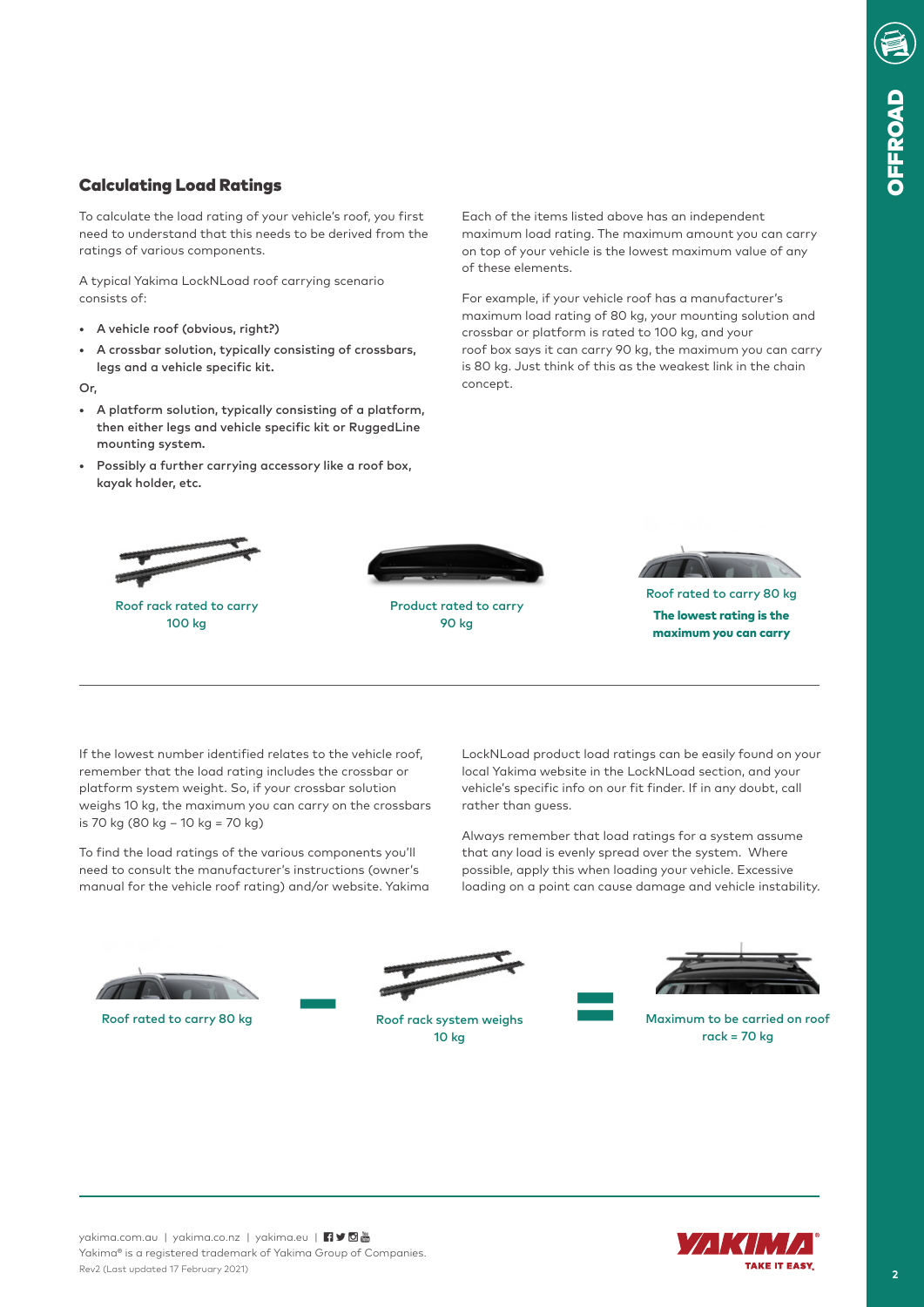## Static vs Dynamic Loads

What's the difference? Put simply, dynamic is when you are driving your vehicle and there is motion, and static is when your vehicle is stationary.

The load ratings applied to products by roof rack manufacturers are for when you are driving the vehicle, i.e., they are dynamic load ratings. Static load ratings are generally higher.

Why does this matter? Well, generally it doesn't, as you don't add more luggage when you reach your destination and stop driving.

Where it does come into play though, for example, is with roof top tents (RTTs). In the example above, we determined that you can carry 70 kg on your crossbars. If your RTT weighs 50 kg, you are within your limits by 20 kg  $(70 \text{ kg} - 50 \text{ kg} = 20 \text{ kg}).$ 

So, what happens when you climb into your RTT? If you weigh 80 kg, using the dynamic load rating, you would naturally be well over the limit. Don't worry though – unless you plan on being in your tent while driving (which is not recommended)! This is when the static load rating applies.

As a general rule, in a static environment, the load rating can be increased by a multiple of three (3). So, in this case, you can load 230 kg: 80 kg x 3 = 240 kg – 10 kg (roof racks) = 230 kg (remember, this needs to be evenly distributed) onto your roof and you will be ok and actually have 100 kg to spare.

#### (230 kg – 50 kg (RTT) – 80 kg (You) = 100 kg).

Note that the 3x multiple applies to roof rack components. As a general rule, it should be applicable to most vehicle roofs but we always recommend you consult with your vehicle manufacturer before assuming any increase from dynamic to static load rating in the vehicle roof.



Static loading is the rating applied when the vehicle is stationary.

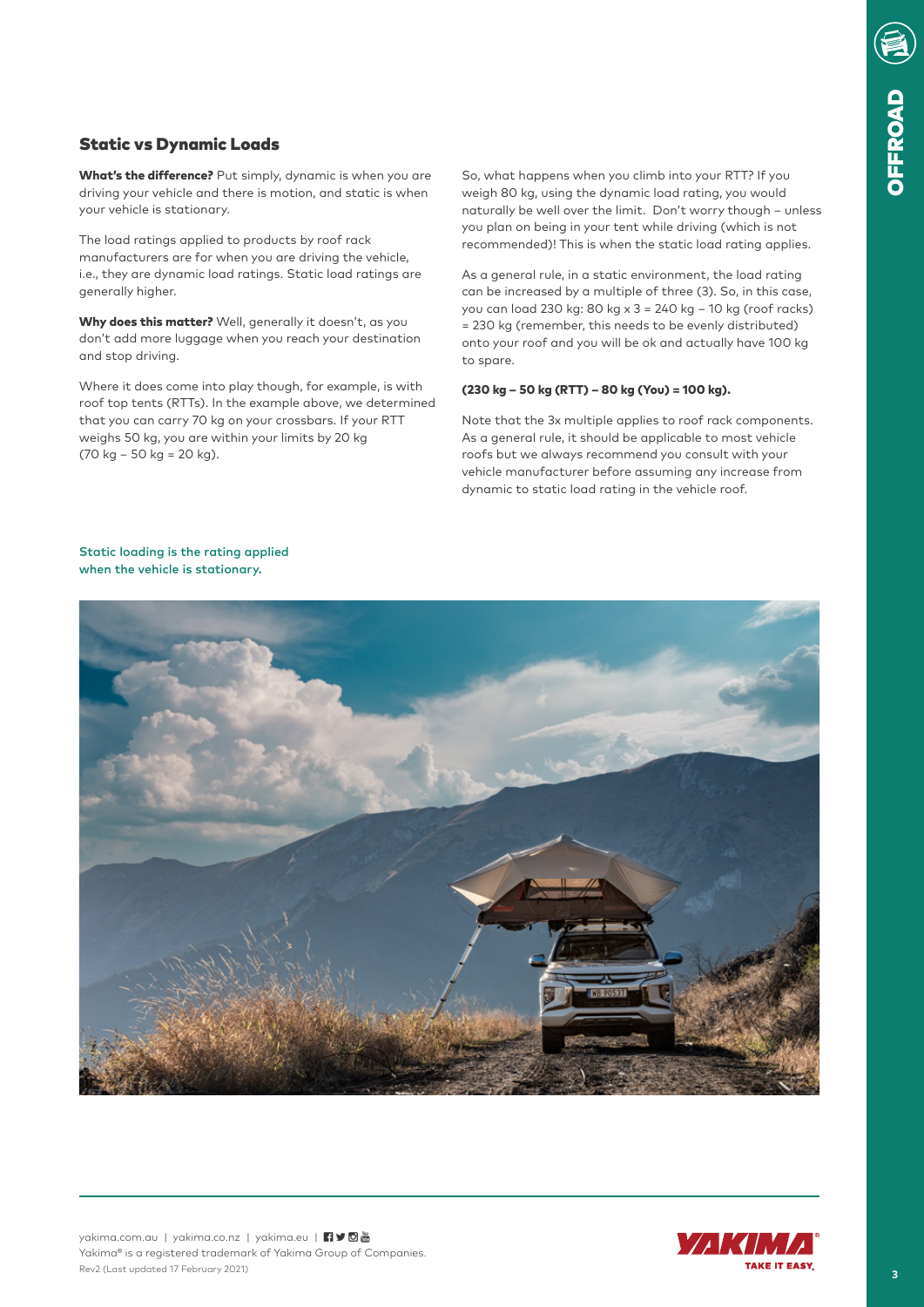## Offroad Use

All load ratings are applicable for driving on well-formed sealed roads with a smooth surface.

Once you move to forest service roads, access roads or other non-technical terrains\* at moderate speeds, your stated load ratings have to be reduced. This is because the extra bumpiness of these environments gets transmitted through the vehicle and anything attached to it – potentially generating additional forces on your roof rack system.

For Yakima LockNLoad offroad rating reductions across specific roof rack systems, refer to the table below:

| <b>FITMENT TYPE</b>                                                                                        | <b>OFFROAD REDUCTION</b> |
|------------------------------------------------------------------------------------------------------------|--------------------------|
| Fixed Point (system bolts into existing points on<br>vehicle roof)                                         | $0\%$                    |
| Track Mount and other Permanent Mounts (system is<br>attached to the roof via a permanently mounted track) | 20%                      |
| Raised Rail Mounts (system attaches to existing<br>factory raised rails)                                   | 20%                      |
| Flush Rail Mounts (system attaches to existing factory<br>mounted flush rails)                             | 33%                      |
| Gutter Mounts (system attaches to existing OR<br>added gutters on vehicle)                                 | 33%                      |

So, in the example previously mentioned where we determined the vehicle's roof capacity was the weakest link at 80 kg, if the crossbars are attached via a track mount system, the 80 kg will be reduced by 20% to 64 kg. Remember to then deduct the crossbar or platform system weight to determine how much you can carry i.e.  $64 \text{ kg} - 10 \text{ kg} = 54 \text{ kg}$ .

*\*Note: extreme four wheel driving such as rock crawling is not covered by Yakima's warranty, regardless of fit type.*